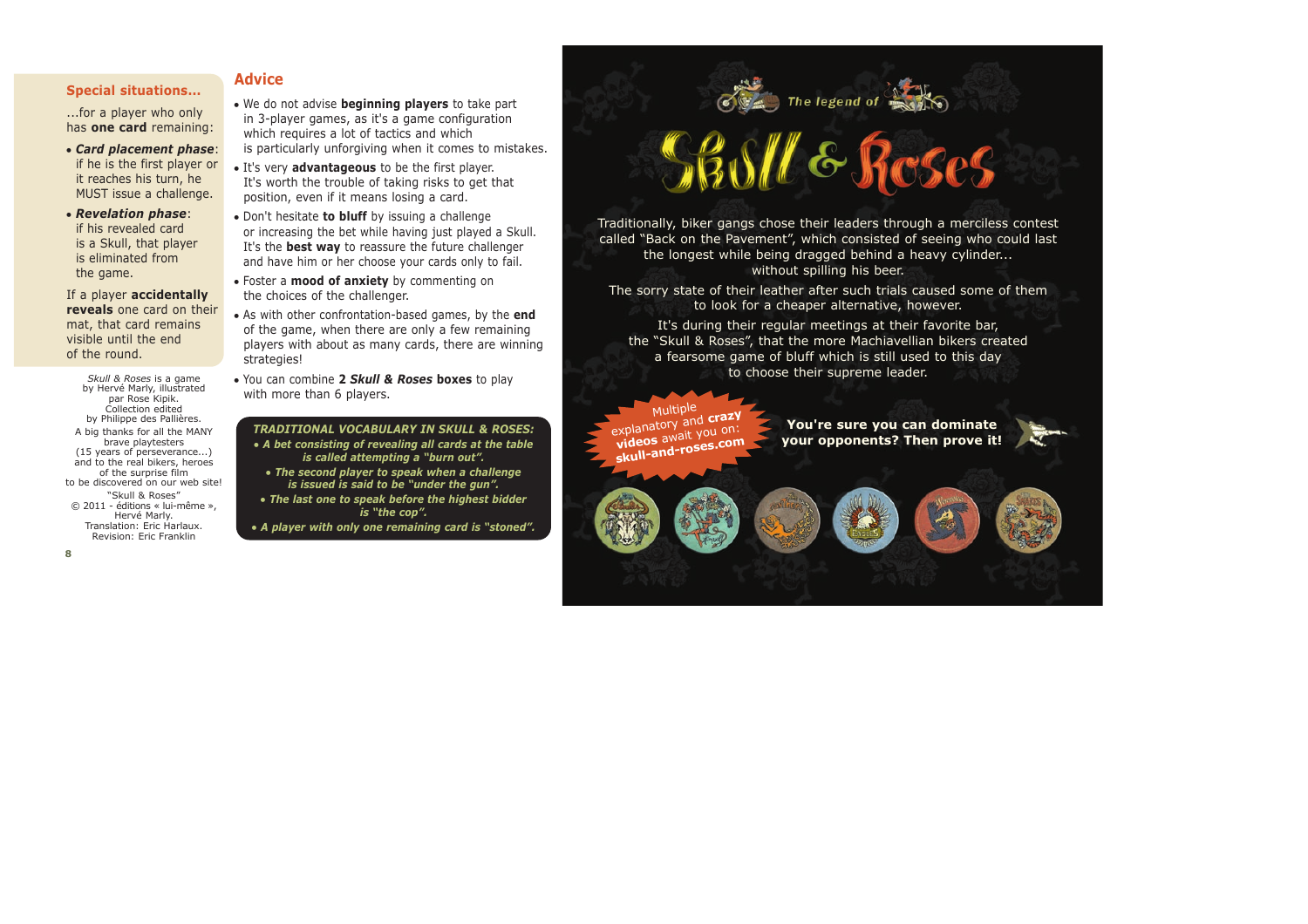

This is an intense **bluff** game which requires nerves of steel, audacity and a nose for subtle strategy.

Each player begins the game with exactly 4 cards:

3 Roses cards and 1 Skull card.

#### **To win the game**

a player must manage to do the following twice:

- Make the **most daring bet**,
- $\bullet$  Then flip over the corresponding number of cards without **revealing a Skull!**

*How much risk are you willing to take?*

Too safe and another player will outbid your bet to try and steal victory away from you.

Too risky and you'll run the chance of being defeated by revealing one of those damned Skulls.

Good luck…

 $\bullet$  6 packs of 4 cards each with identical backs, consisting of 3 Roses cards and 1 Skull card.



• 6 double-sided game mats. <sup>O</sup> One rulebook.

**Goal of the game**  $\bullet$  Win 2 hets.

# **Game Set-up**

- $\bullet$  Each player takes a game mat which is placed in front of them, Skull-side up, and chooses a pack of 4 cards with the same back, which are held in that player's hand, keeping the card faces hidden from the other players.
- A first player is chosen.

# **1. Start of the hand Contents** *Clarifications:*

Each player secretly **looks** at the hidden face of the cards kept in their hand, then **chooses a single one** to be placed face down on their mat.

## **2. Placement of cards** *Place a card or challenge someone?*

The first player can play a second card face-down on top of the first one played.

The player to their left can do the same. **and so on**.

**Continue** in this way, clockwise, until a player either can **no longer play or no longer wants** to continue. When their turn comes to play a card, a player can decide not to play an extra card and can challenge someone instead.

## EXAMPLE

The 6 players have placed a card. Panthers (who is first player) and the next two players have added a second card. Snakes, the fourth player, would rather issue a challenge.

There are therefore 9 cards currently placed on the mat.



- <sup>O</sup> *The first player verifies that the players have all placed their cards before playing.*
- Be careful to never reveal *the hidden face of your cards.*
- <sup>O</sup> *Don't hesitate to comment on your actions or those of your opponents, for example by saying "I'm warning you, I'm playing a Skull right now!"*

*To win, you'll have to gain a psychological edge over your opponents.*

- The first player can challenge *someone as soon as this phase begins, instead of playing a second card.*
- <sup>O</sup> *Only one card is played at a time.*
- <sup>O</sup> *The cards are placed on the game mat on top of each other in a way that makes the number of cards present obvious at a glance.*
- <sup>O</sup> *A player who no longer has any cards in hand MUST issue a challenge.*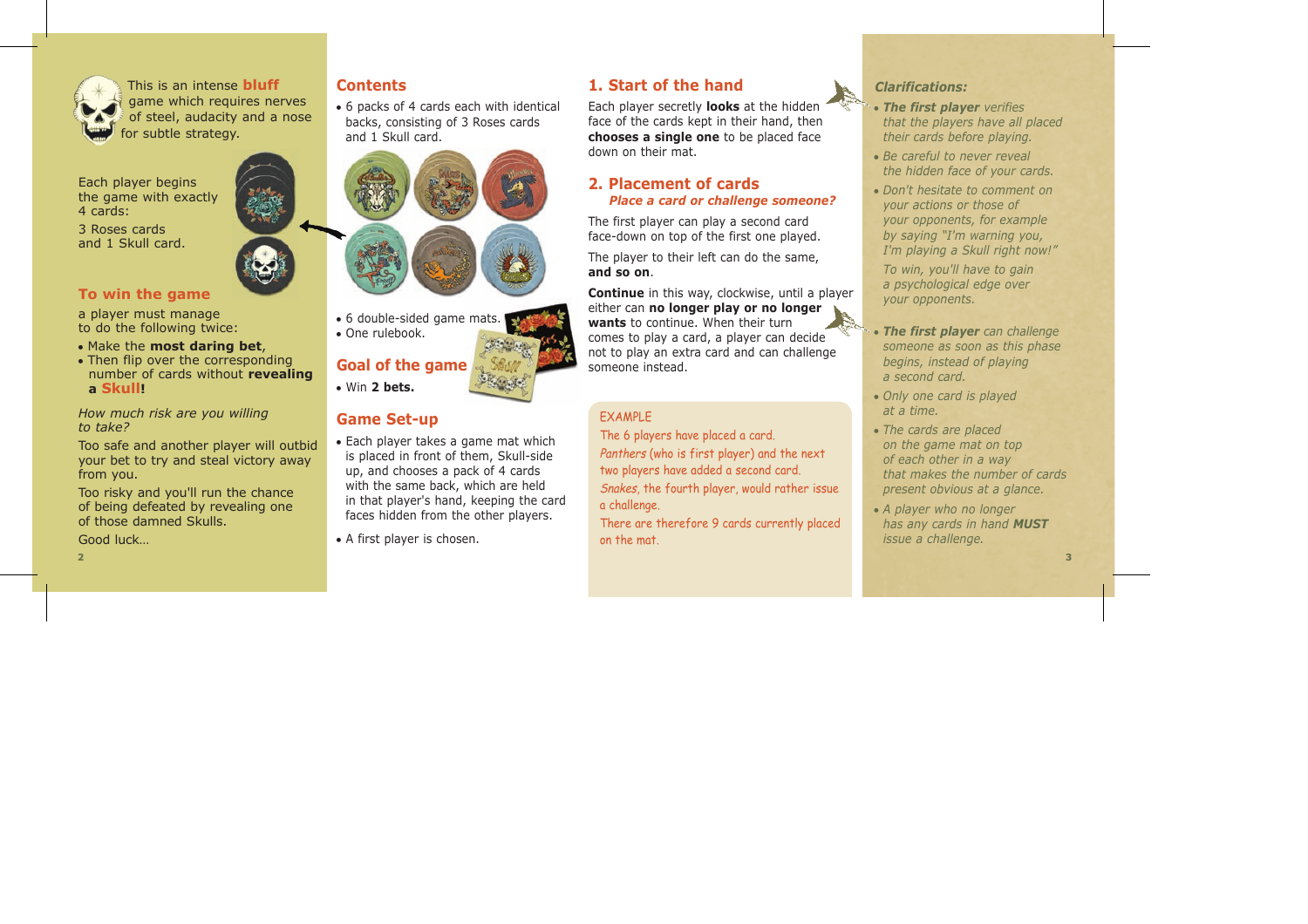#### *Clarifications:*

- No player can place cards *on their mats anymore.*
- <sup>O</sup> *A challenge can be issued by offering to flip over just a single card.*
- The value of the following *bids is open, and doesn't have to increase by only 1 at a time.*
- A player who passes cannot *bid again.*



The player who issues the challenge **announces the number of cards** he or she intends to flip over from among all those placed on the play mats of all the players.

Going clockwise, **each player must then**:

- **Either raise the stakes by increasing** the previous bid.
- Or **pass** their turn and push their game mat to the middle of the table.

We continue until all the players have passed except one, **the highest bidder**, called the "challenger".

Werewolves announces: "I het 2 cards" Snakes says: "3 cards", Himself passes and pushes his game mat to the middle of the table. It's Panthers' turn, who says: "Ice-cold guys, 5 cards". The other players pass one after the other. Panthers is the challenger. If he wants to win his bet, Panthers will have to flip 5 cards from the 9 placed on the various game mats... But only Roses! <sup>O</sup> Turn 1: **"pass" 4 5**



# **4. Revelation**

The challenger **must reveal** the number of cards from his or her bet while following these rules:

- <sup>O</sup> **The challenger starts by revealing the cards from his or her own mat.**
- On the mats, the cards are revealed in order, **starting from the top**.
- The challenger is **never forced** to reveal **all the cards** placed on the mats of other players.
- <sup>O</sup> The cards are revealed **one at a time**.

#### *Clarification:*

• The challenger can, *after having revealed his or her own cards, freely choose from which player's cards he or she will flip the remainder of his or her bet, one card at a time.*

#### **Panthers will attempt to make his bet.**

- **1 He starts by flipping over his own cards: 2 Roses,** he hasn't bluffed.
- **2** Then he flips Werewolves' card: **it's a Rose**. Good show!
- **3** Now Himself's card: it's also **a Rose**. Good guess!

There's only **one Rose** card missing to win his bet. The suspense is terrible...

Panthers chooses to flip Eagles' first card (Eagles had placed 2) and falls into a trap! **It was a Skull**! How sad the bet is lost **4**